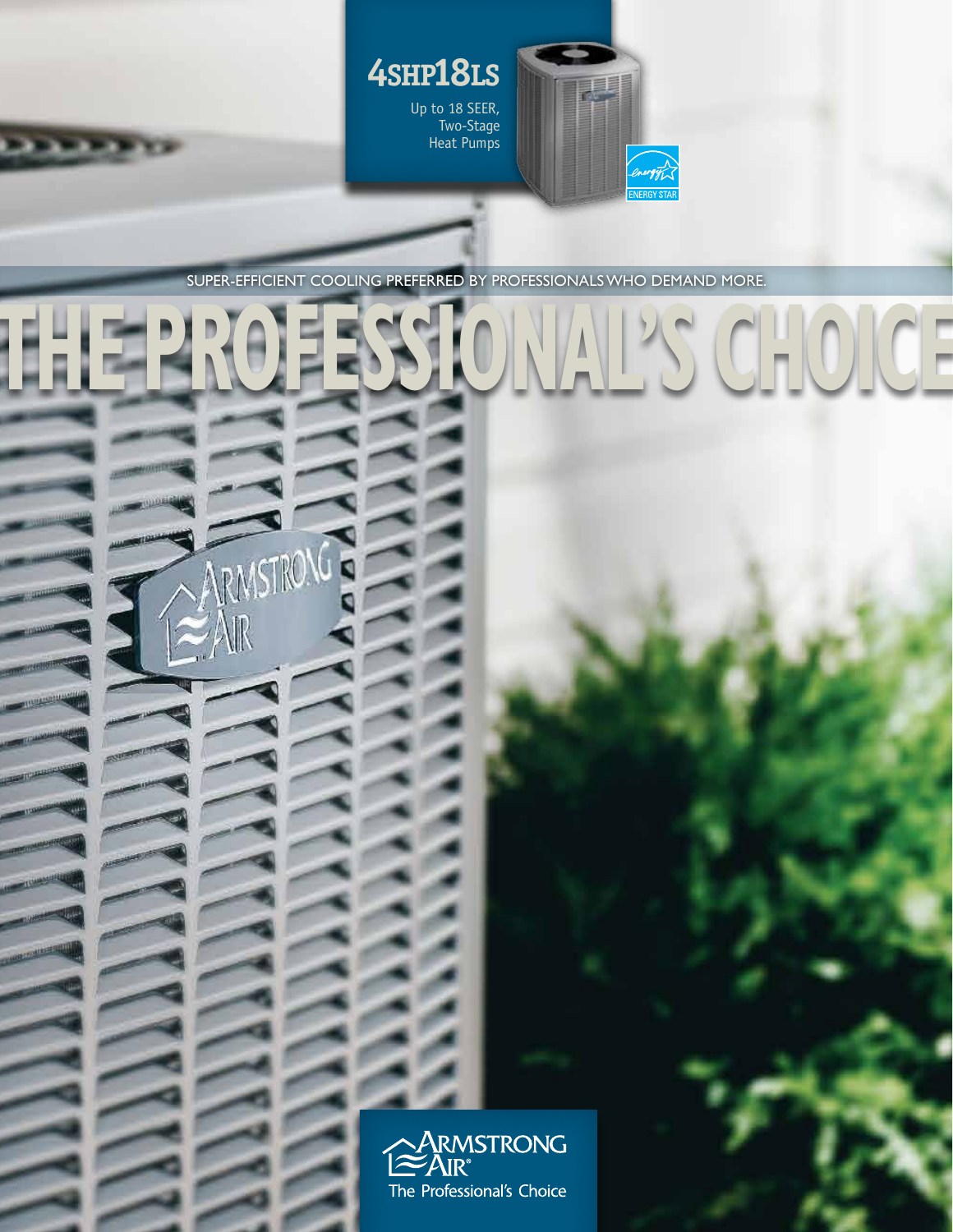Professionals work hard to deliver solid results. And they choose products that do the same.

**Advanced features and technology** mixed with long-term dependability. When you choose the Armstrong Air™ **4SHP18LS** heat pump, you can take comfort knowing this powerful combination is at work to give you the **highest levels of efficiency, reliability and cooling performance.** It keeps your home consistently cool—day after day and season after season, building on more than 80 years of expertise. That's why we're the brand chosen by HVAC professionals across the country.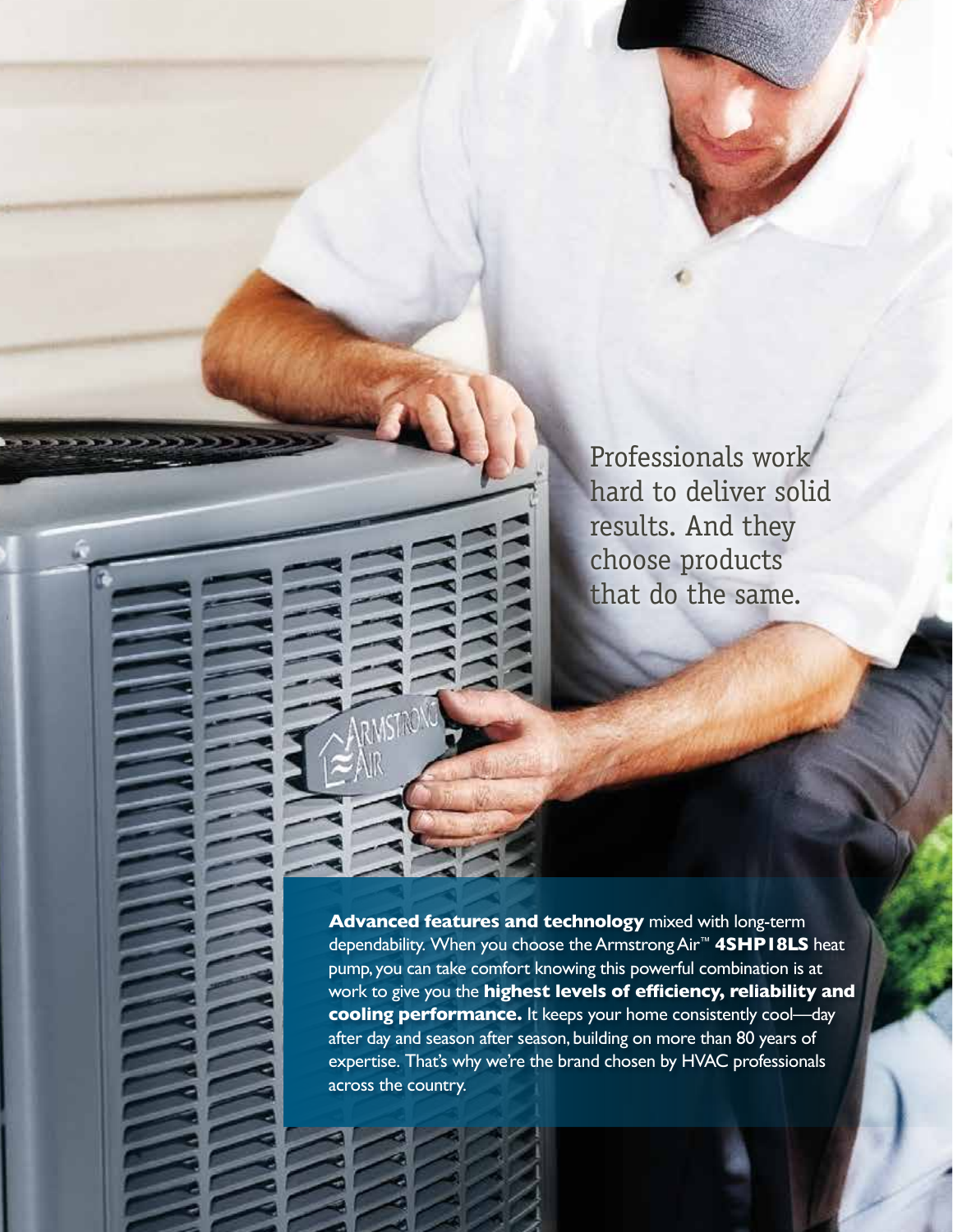## Inside the design of an Armstrong Air **4SHP18LS** heat pump:



Sealed Contactor with Lugs: *Completely covers the contactor, protecting it from debris and insects.*

#### Communicating Control Board:

*Your Armstrong Air 4SHP18LS can continuously monitor internal components for optimum performance and fault prevention. When paired with the Comfort Sync® thermostat, you and your dealer can automatically be notified if repairs or maintenance are needed.*

# The advanced features of the Armstrong Air **4SHP18LS** work together to bring you:

### CRAFTSMANSHIP

The **4SHP18LS** combines advanced MHT and Quiet Shift Technologies with the highest-quality materials to **deliver superior performance** that you can rely on for many years to come.

#### **EFFICIENCY**

With efficiency ratings of up to 18.00 SEER\* and 9.20 HSPF,\* the **4SHP18LS** heat pump has the power to **reduce your utility bills by hundreds of dollars every year**. (See back cover for an estimate of annual energy savings.)

#### MHT™ Technology:

*Armstrong Air's proprietary heat transfer system. A specially designed fan shroud pulls air evenly throughout the heat pump's coil surface. The coil features rifled tubing to enhance refrigerant flow, while lanced coil fins increase surface contact between metal and air. All combine for maximum heat transfer and efficiency.*

#### Quiet Shift<sup>™</sup> Technology:

*Allows heat pumps to enter defrost mode without excessive noise. Since refrigerant pressure is allowed to equalize before the switch, the heat pump can dissipate performance-robbing frost and ice quietly.*

#### Sound Reduction:

*High-tech, swept-wing, fan blade design allows for better sound control and is engineered for long-lasting durability. A heavy-duty compressor blanket further reduces sound levels.*

#### Two-Stage Scroll Compressor:

*Rather than being "all on" or "all off," your heat pump can adjust its output to a high or low level based on your cooling needs. Its two-stage scroll compressor uses a time-tested design known for its consistent performance and long operating life.*

#### Integrated Compressor Protection:

*High- and low-pressure switches give additional reliability to each Armstrong Air heat pump. The high-pressure switch prevents operation if refrigerant pressures exceed safe levels, protecting the compressor. If your unit does not have enough refrigerant, the low-pressure switch prevents the unit from drawing in moisture and other contaminants while operating.*

# **(1)** Dual-Fuel

*The combination of a gas furnace and an electric heat pump pairs two energy sources for the perfect balance of energy efficiency and comfort.*

#### COMMITMENT

Armstrong Air's dedication to a better product is backed by a 10-Year Limited Warranty on the compressor and a 10-Year Limited Warranty on parts.\*\*